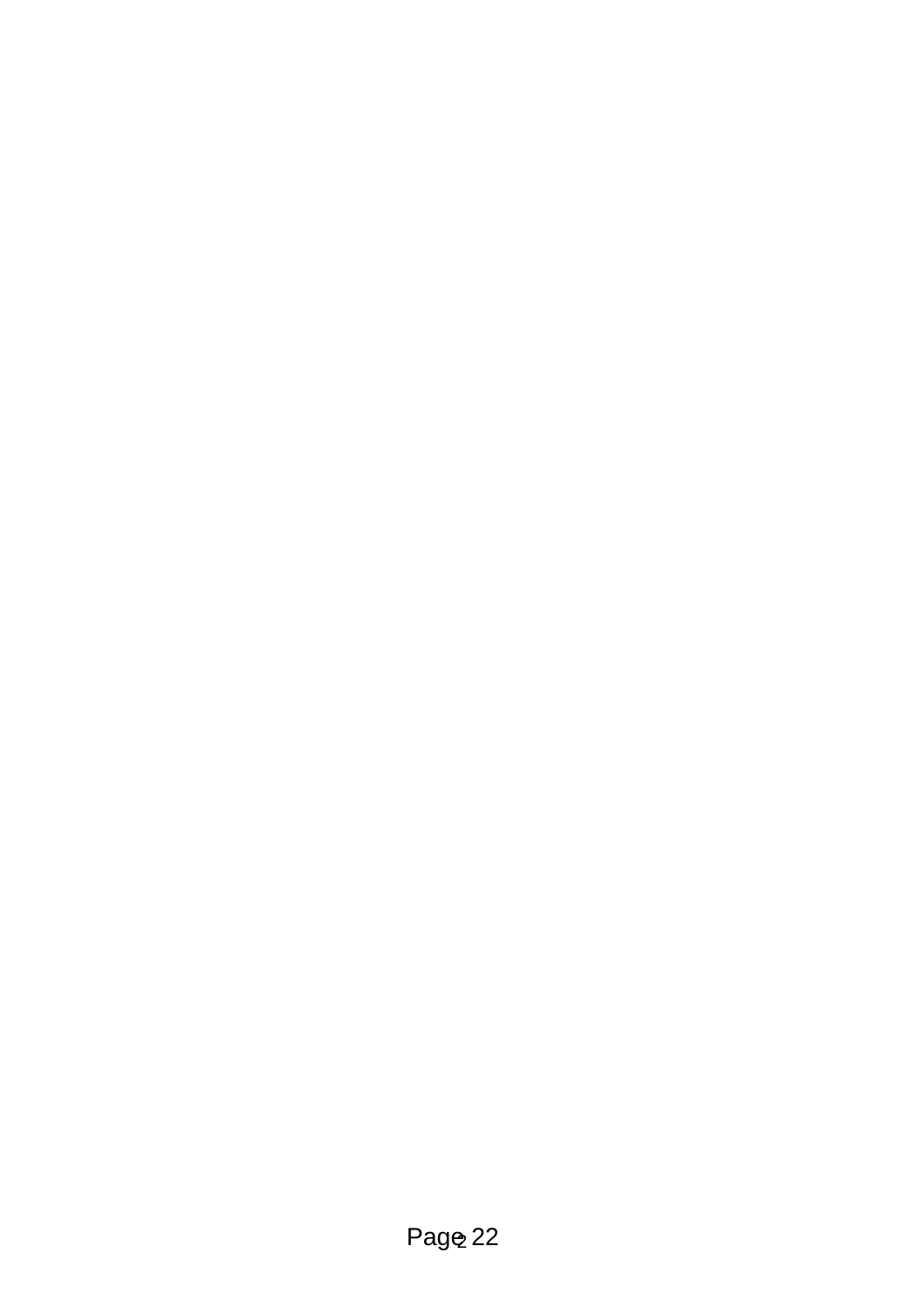**Transitional Committee 1 – Our Council Meeting Dates 2022: 10th February @ 4:00pm, 10th March @ 4:00pm Chair: Zahira Naz & Dawn Dale. Deputy: Christine Gilligan-Kubo Exec Members: Terry Fox, Julie Grocutt, Cate McDonald Senior Lead Officer: Eugene Walker, Executive Director of Resources**

| <b>Draft Work Plan</b>                              |                                                                                                                                                                                |                                                                                                                                                                                                                                    |  |  |  |  |
|-----------------------------------------------------|--------------------------------------------------------------------------------------------------------------------------------------------------------------------------------|------------------------------------------------------------------------------------------------------------------------------------------------------------------------------------------------------------------------------------|--|--|--|--|
| Our Future Approach to<br><b>Priority Budgeting</b> | Discussion on longer term priorities that will<br>inform priority based budgets.                                                                                               | Considered October 14 <sup>th</sup> meeting                                                                                                                                                                                        |  |  |  |  |
| <b>Customer Experience</b><br>Page                  | To advise on how we can deliver the One<br>Year Plan commitment to improve customer<br>experience.                                                                             | Initial briefing session October $14th$ meeting – committee agreed<br>3 priority areas of customer service, with an overarching ask for<br>members to define standards and expectations of customer<br>service:                    |  |  |  |  |
| လ္က                                                 | Initial briefing session on aims, objectives,<br>progress and priorities re Customer<br>Experience Programme - leading to<br>development of Committee's focus and<br>approach. | 1. Revenue and Benefits, including improvements to debt<br>pathway, 2. Housing Repairs and Maintenance, what is the<br>journey to getting a repair done, 3. Customer Service<br>Experience, starting with customer complaints data |  |  |  |  |
|                                                     | Workgroup evidence sessions - themed                                                                                                                                           | Work group first meet February 2022 – to continue?                                                                                                                                                                                 |  |  |  |  |
|                                                     | <b>Customer Service Standards and</b><br>Expectations - the future experience of a<br>customer $-10^{th}$ February 2022 and 10 <sup>th</sup><br>March 2022?                    | Visit to Call Centre – virtual or physical can be accommodated in<br>groups of 3 – members of Committee to express interest – still to<br>be arranged if required?                                                                 |  |  |  |  |